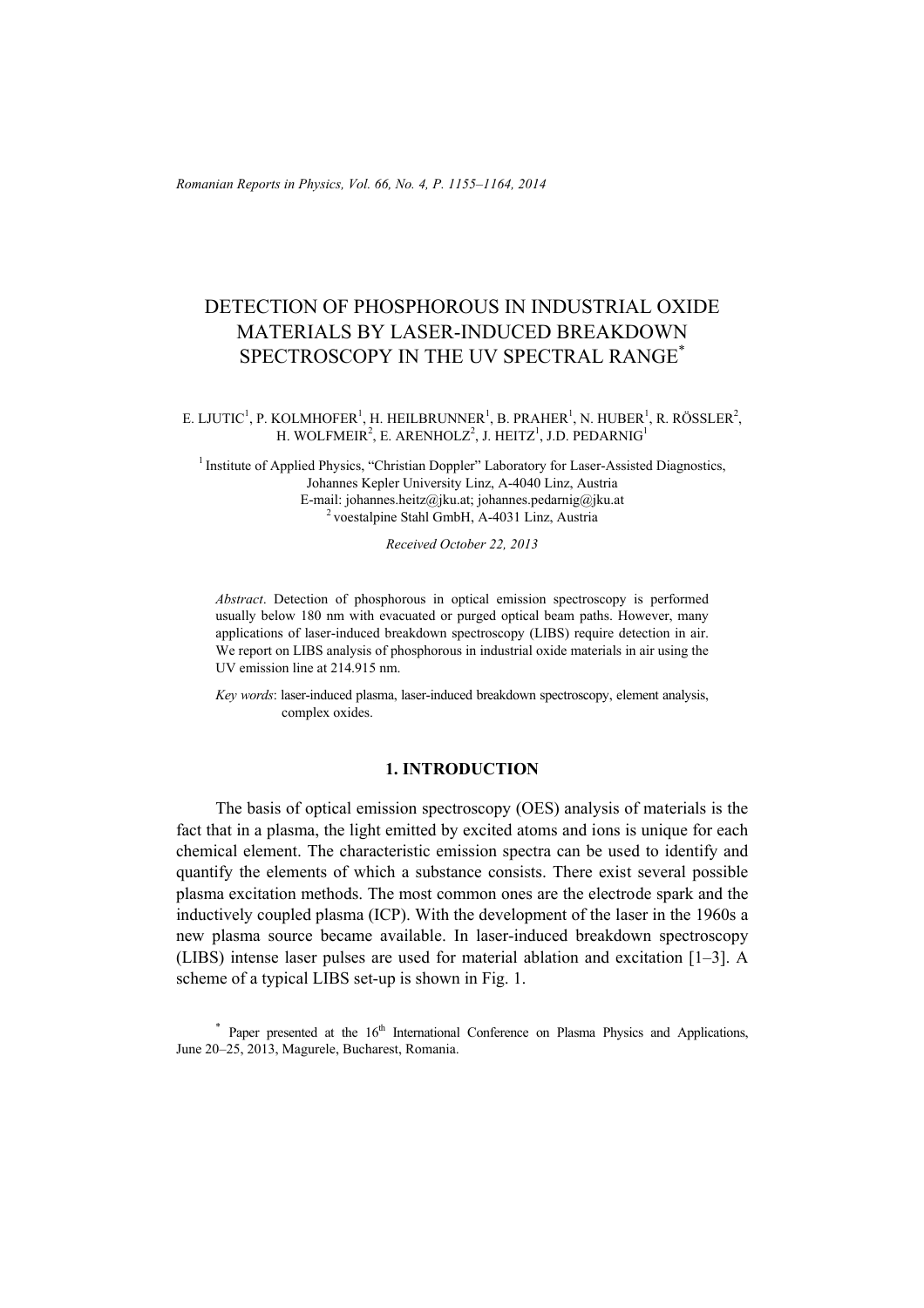

Fig. 1 – Schematic of experimental setup for laser-induced breakdown spectroscopy**.** 

The use of laser pulses for material ablation and plasma ignition in LIBS has many advantages in comparison to conventional techniques. The ability to perform LIBS measurements in-line, remotely and fast can allow monitoring of industrial processes and the analysis of materials in hazardous or otherwise harsh conditions. The material to be analyzed can be solid, liquid or gaseous, conducting or nonconducting, and a pre-treatment is not necessary. Another advantage of LIBS is that only a very small amount of material is required for measurements, which makes it almost non-destructive.

The detection of phosphorous in OES is performed usually in the vacuum ultraviolet spectral range, as the most intense emission lines of (neutral) P I are at wavelengths below 180 nm and as these lines are not spectrally overlapped with other emission lines of typical matrix elements (*e.g.*, Fe, Ca, Al, …). Measurements in this range require however evacuated or purged optical beam paths to avoid absorption of radiation by oxygen and water vapor in air. Many applications of LIBS, on the other hand, require detection in air at atmospheric pressure, *e.g.*, for on-site measurements in industrial processes.

We report on the detection and quantification of phosphorous in industrial oxide materials by LIBS in air or under argon flow using the UV emission P I line at 214.915 nm. This line is indicated in Fig. 2 together with a neighboring P I line, which is a doublet. The materials studied include iron oxide ceramics, slag from industrial steel production, and certified reference materials. We compare the measured LIBS signals for P with data from reference analysis and tentatively correlate the LIBS signals for P and for major and side elements.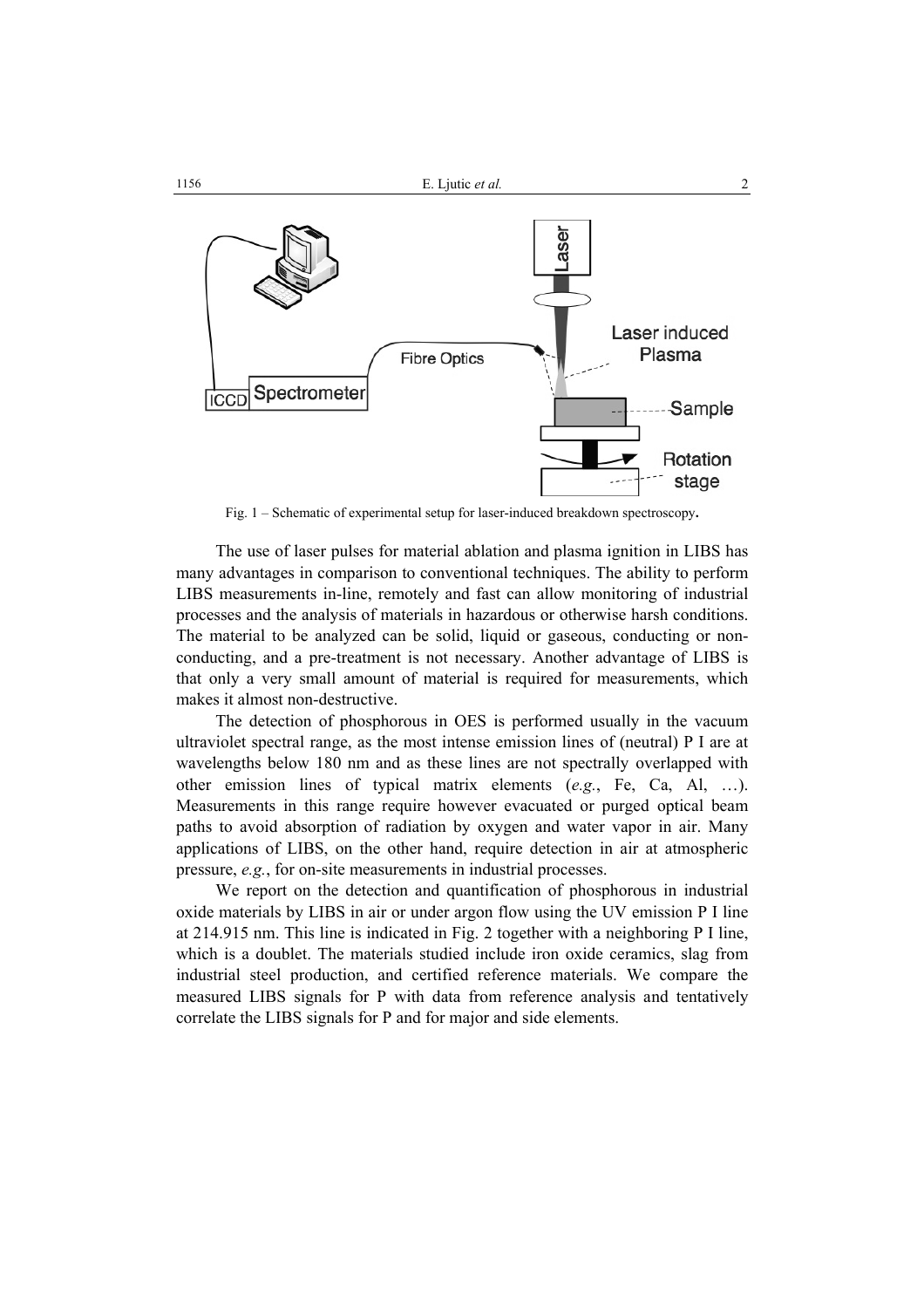

Fig. 2 – Phosphorous signals in the UV range in LIBS spectra from slag samples: Comparison of measurements in argon (grey, squares) and air (black, circles). The two strongest P I lines in the UV spectral region and the strong Si I line at 212.412 nm are marked by arrows.

#### **2. EXPERIMENTAL**

#### 2.1. LASER-INDUCED BREAKDOWN SPECTROSCOPY

Two different experimental LIBS setups were employed for measurements of slag and iron oxide from steel production, respectively, which are described in detail in our previous work [4, 5]. The measurements were either performed in the laboratory or with a mobile system on-site in a steel plant. In both setups, sample material was laser ablated from oxide targets in air or argon by focusing the pulsed radiation of a Nd:YAG laser (wavelength either 523 or 1064 nm, pulse duration  $\tau_L \approx 6$  ns, pulse energy  $E_L \le 250$  mJ, repetition rate  $f_r \le 20$  Hz) onto the sample. The laser spot diameter on the target surface was in the order of 1 mm. In most experiments, the samples were rotated during ablation to obtain mean signals representative for samples and to avoid the formation of deep craters. The optical emission of laser-induced plasma was collected by direct coupling to a fiber at oblique angle to the sample (Fig. 1). LIBS spectra were measured with an Echelle spectrometer (LTB, model Aryelle) equipped either with a mechanically gated or an intensified CCD camera. The spectra were recorded for a wavelength range from 190 nm to 360 nm and had a resolution  $\lambda/\Delta\lambda$  of 16,500. For evaluation of the spectra, the peaks were identified with help of the Kurucz Atomic Spectral Line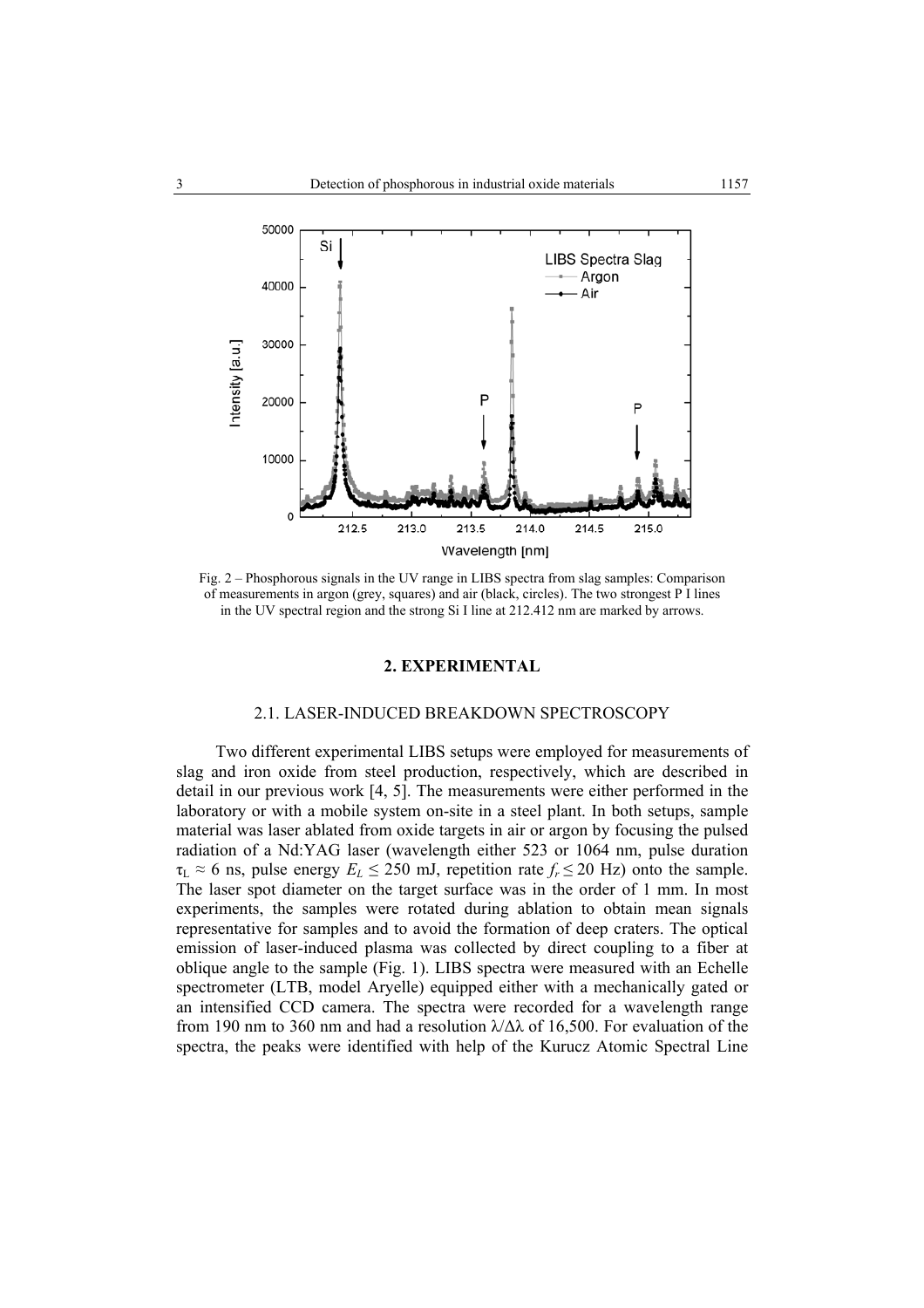Database [6] or the NIST Atomic Spectra Database [7] and fitted by Lorentzian line profiles. Measured emission intensities were accumulated at the detector over a number of laser pulses  $N_L$  (*e.g.*, 100 pulses) and the resulting spectrum was normalized to the spectrally integrated total intensity or a spectral line of a reference element of known concentration. Iron oxide ceramics were investigated using a double-pulse Nd:YAG laser (wavelength 532 nm) and an Echelle spectrometer equipped with a mechanically gated CCD camera. Plasma on the ceramic surface was induced by the first laser pulse and re-excited by the second time-delayed laser pulse. Slag pieces or homogenized slag samples were measured with single-pulse Nd:YAG laser (wavelength 1064 nm) irradiation. Often the laser irradiation was performed in an argon stream, which is blown onto the slag target surface by means of a nozzle. The spectra were measured by an Echelle spectrometer equipped with an intensified CCD camera (ICCD). The intensifier allows fast and flexible gating, but also contributes to the background noise, while spectra recorded with the CCD with the mechanical shutter may have better signalto-noise ratios (for a detailed comparison see [5]).

## 2.2. IRON OXIDE CERAMICS

Iron oxide powder materials are a side product of steel production. They are technologically relevant materials and have received much attention owing to their potential for applications in different fields. One example is the production of soft and hard ferrite components for electronic devices. Especially for this specific application, iron oxide with a high grade of purity is required, including a low content of phosphorous. In this study, the iron oxide material was transformed into ceramic pellet, which allows easier sample handling. The ceramics were produced from iron oxide powder containing  $\sim 99$  wt% Fe<sub>2</sub>O<sub>3</sub> and several side and trace elements. Ceramic iron oxide targets with a diameter of 11 mm were produced by sintering of pressed powder pellets at 1000 °C for 12 hours in air. The sintering process resulted in a phase change of the iron oxide in the ceramic to  $Fe<sub>3</sub>O<sub>4</sub>$ .

### 2.3. SLAG FROM STEEL PRODUCTION

Slag from steel production comprises several major and minor oxides such as CaO,  $Al_2O_3$ , MgO, Fe-O, SiO<sub>2</sub>, MnO, etc. The concentration of these oxides and the structure of the material are strongly varying for different types of slag. The fast quantitative analysis of trace elements like phosphorous in such materials is therefore demanding, but the gained information would be important for efficient process and quality control in steel making. Slag pieces were taken from the steel ladle by an automated sampling system and measured either on-site in the steel plant within a few minutes using a mobile LIBS system with single-pulse Nd:YAG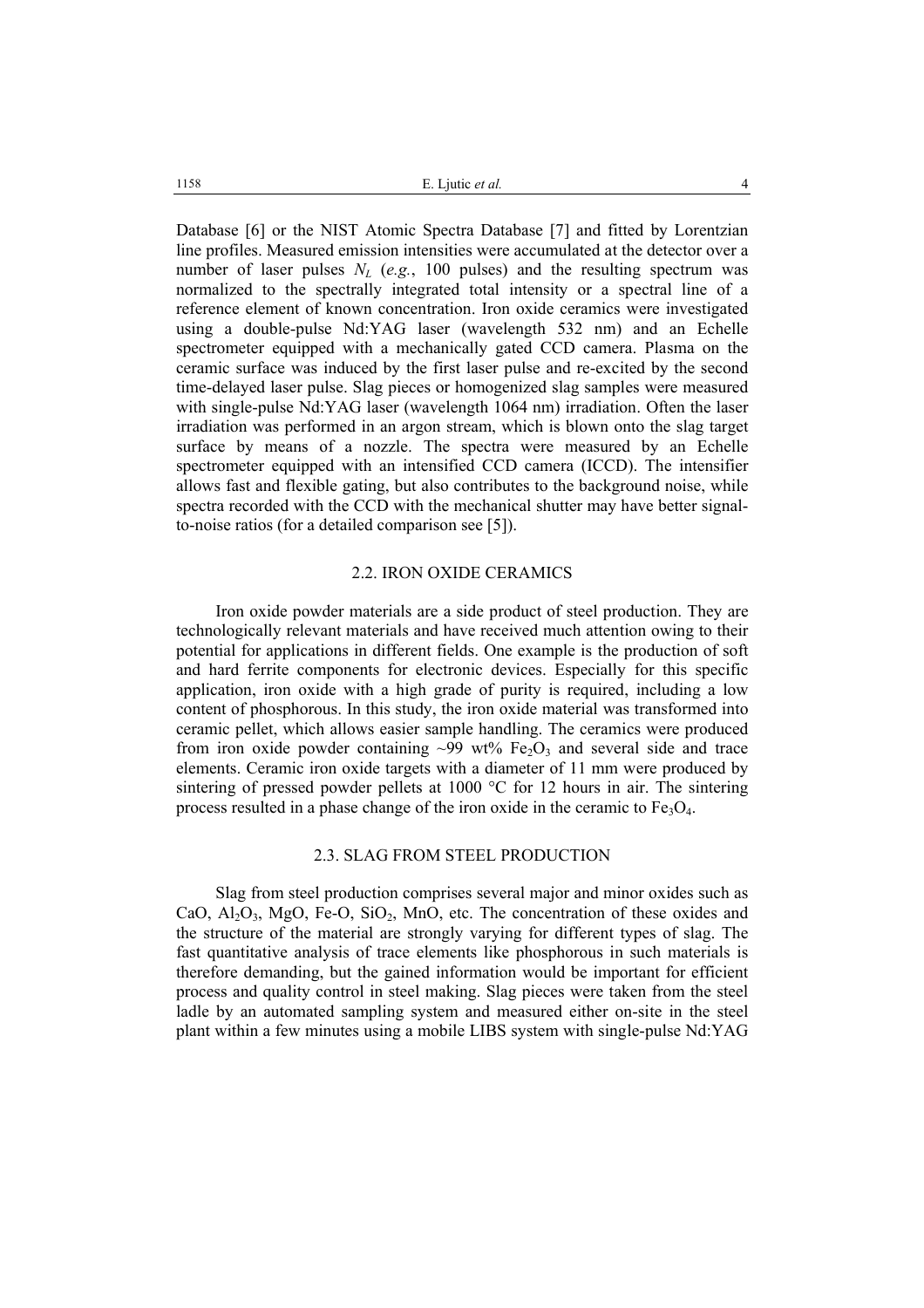laser (wavelength 1064 nm) or later with the same system in our laboratory. In some cases the slag samples were homogenized by milling and sintering using a similar process as described above.

## 2.4. PLASMA CHARACTERIZATION

The laser-induced plasma is transient with a typical lifetime of about 50  $\mu$ s in air and a maximal plasma length in the order of 1 mm. The delay time  $t_d$  after the (second) laser pulse and the gate time  $t<sub>g</sub>$  of the CCD detector were optimized for relatively high signal and low background intensities and for small variation of plasma temperature  $T_e$  and electron number density  $N_e$  during the detection time window. Under the assumption of a local thermal equilibrium, the values of  $T_e$  and Ne can be derived directly from the spectra by means of Saha-Boltzmann plots and the evaluation of the Stark line broadening (*e.g.*, of the H-α line) [8]. Typical values for LIBS measurements of slag materials were  $N_e \approx 10^{17} \text{ cm}^3$  and  $T_e \approx 10,000$  K. The electron temperature and the degree of ionization of the plasma can be increased by re-excitation with the second time-delayed laser pulse in the double-pulse configuration or by the use of argon as background gas, which has a lower breakdown threshold, higher density, and less internal degrees of freedom compared to air. Both methods (*i.e.*, double-pulse and argon) can result in considerably higher line intensity and better signal-to-noise ratios for many emission lines in LIBS. The enhancement by use of argon as a background gas is demonstrated exemplarily in Fig. 2 in LIBS spectra of a slag sample with and without argon flow. Practically all lines in the spectrum in argon show higher line intensities compared to the spectrum in air, including the UV phosphorus lines.

#### 2.5. CALIBRATION CURVES AND STATISTICAL EVALUATION

The evaluation of limits of detection (LODs) is based on calibration curves, where the measured line intensities of LIBS spectra of several samples with different concentrations of the analyte are correlated to reference data measured in the analytical chemical laboratories of voestalpine Stahl GmbH. They were based either on x-ray fluorescence (XRF), spark discharge OES, or wet chemical analysis in combination with inductively coupled mass spectroscopy (ICP MS), depending on the element and the matrix material under investigation. For each sample, the mean value and standard deviations of the LIBS signals were calculated. The data points for samples of different concentrations were fitted by a linear regression by means of the data analysis program package Origin 8.5. If the slope of the regression fit b has no too high uncertainty, the LOD can be estimated by the formula LOD =  $3\sigma/b$ , where  $\sigma$  is the mean standard deviation of the samples with the lowest concentrations. More elaborated techniques as the confidence band method are described, *e.g.*, in [9].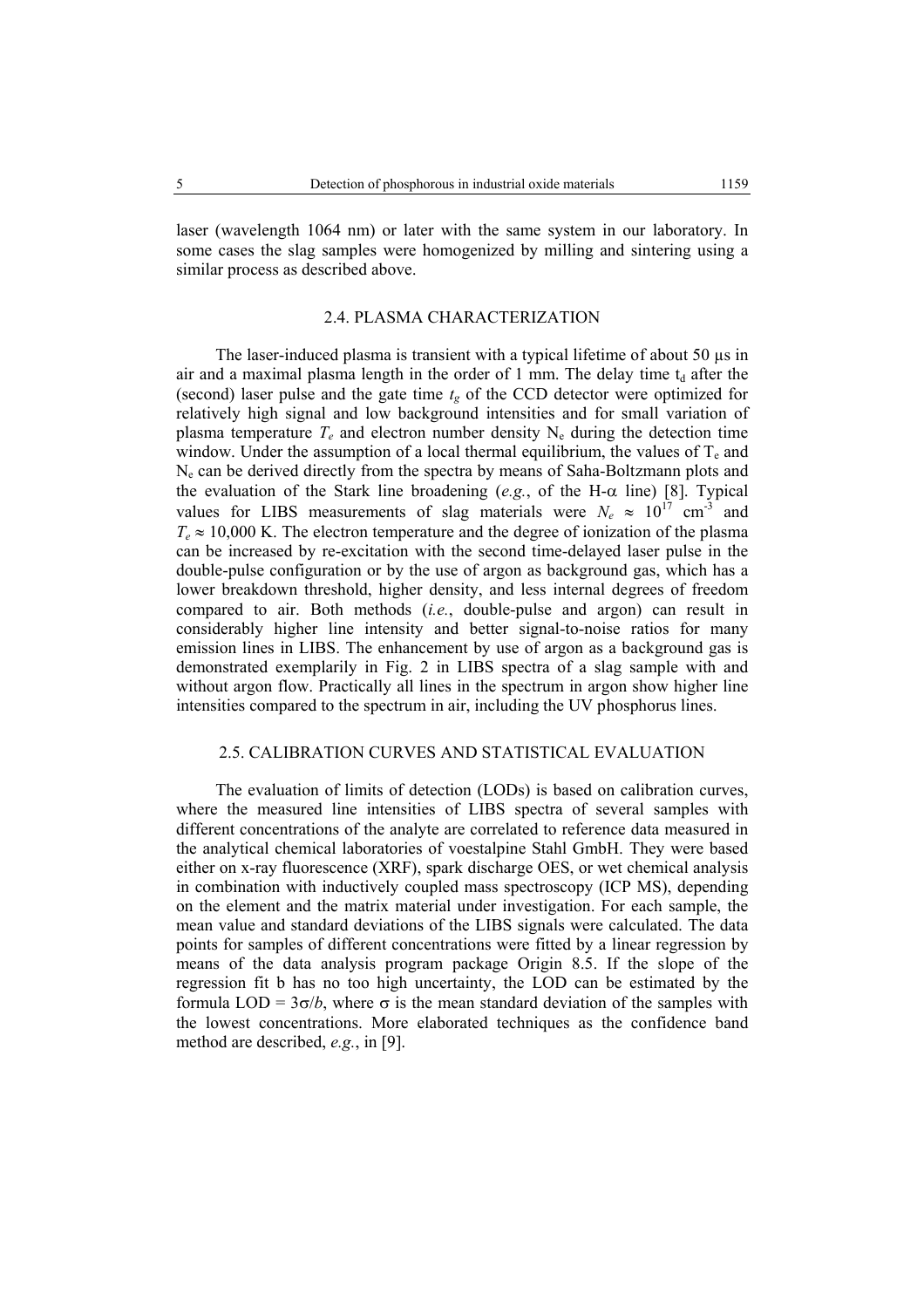### **3. RESULTS AND DISCUSSION**



# 3.1. IRON OXIDE CERAMICS

Fig. 3 – LIBS signals in the UV range in spectra from iron oxide ceramic samples: Comparison for two different samples with phosphorous content of 195 ppm  $P_2O_5$  (grey, squares) and 1 ppm  $P_2O_5$ (black, circles). The arrows indicate the same lines as in Fig. 2 and the Fe I line at 214.519 nm. The inset shows a magnification of the spectra near the relevant P I line at 214.915 nm.

Figure 3 shows LIBS spectra of two different iron oxide ceramic samples with a nominal content of 195 ppm and 1 ppm of  $P_2O_3$  referred to weight fractions. These concentration values were obtained from the reference analysis of the powder. The two samples had also different contents of silicon. The other not identified peaks in the spectra originate mostly from iron. It is clear that there is some interference between the phosphorous and iron lines. However as is described in more detail in [5], the use of the double-pulse configuration and of a low-noise CCD detector enabled a clear distinction of both samples regarding their phosphorous content. This is clearly seen in the inset of Fig. 3, which shows an enlarged part of the spectra near the relevant P I line at 214.915 nm. This line is interfered by the weak Fe I line at 214.917 nm. The Fe I lines at 214.840 nm are nearly identical, because no other element line of the constituents of the two different samples appears here.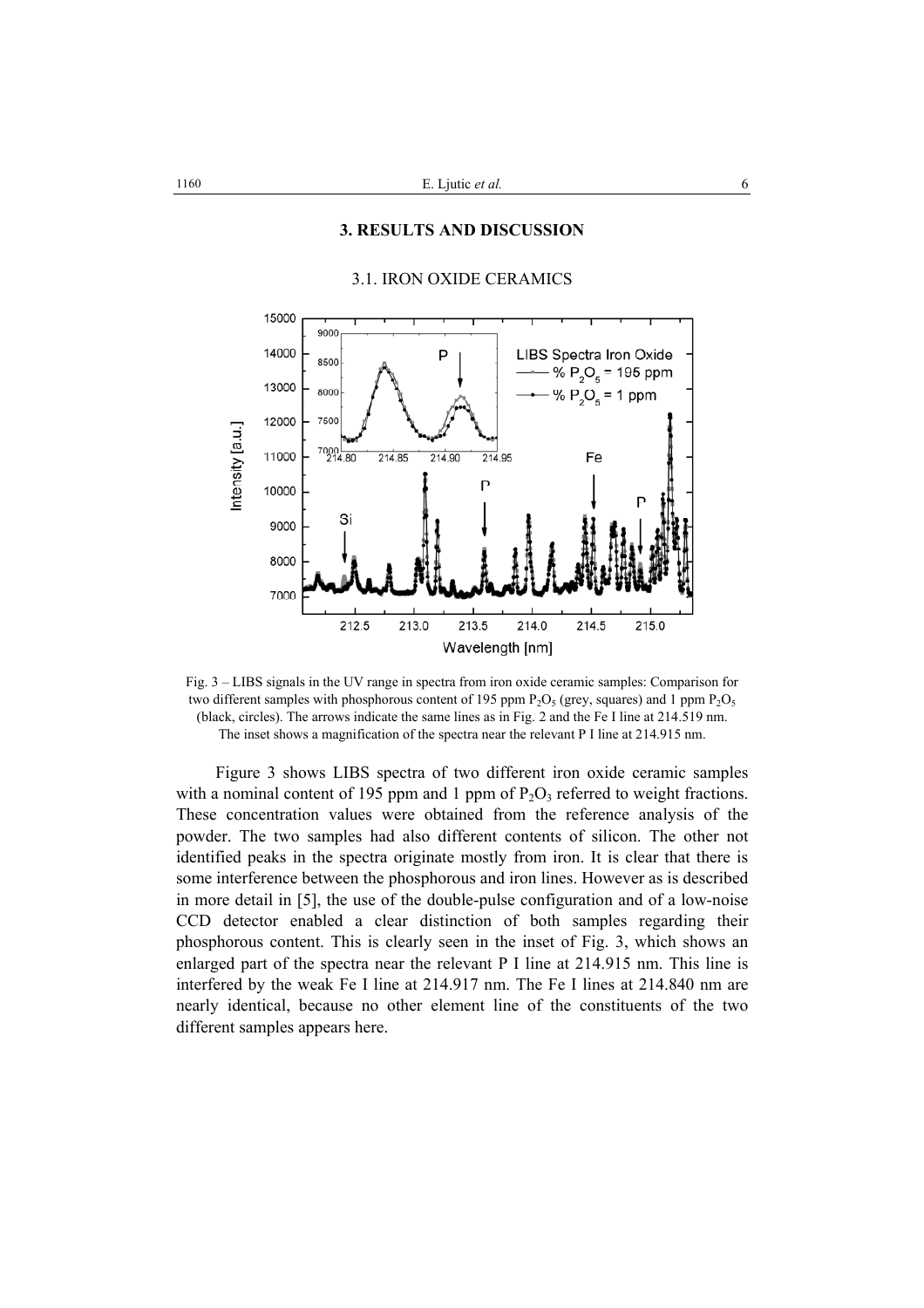

Fig. 4 – Calibration curve of phosphorous content in iron oxide ceramics: LIBS intensity ratio of P I line at 214.915 nm divided by Fe I line at 214.519 nm versus reference analysis. The black line is the linear regression fit (parameters shown in the table). The magnified inset shows results of low concentration samples used for derivation of the  $\sigma$  values.

The intensity of the P I line at 214.915 nm of several iron oxide ceramic samples was used to construct a calibration curve, which is shown in Fig. 4. For compensation of shot-to-shot and sample-to-sample differences of the laserinduced plasma, the intensity of this P I line was normalized to the intensity of the Fe I line at 214.519 nm, which is marked in Fig. 3. Here, we used the assumption that all iron oxide ceramic samples under investigation had practically identical iron oxide content. The LIBS intensity is correlated with the results of reference analysis, which gives the  $P_2O_5$  content of the Fe<sub>2</sub>O<sub>3</sub> powder used for ceramic production. The relative high intercept value of the regression fit with the axis of 0.31599 is due to the fact, that there is overlap of the P I line at 214.915 nm and the Fe I line at 214.917 nm, as shown in Fig. 3. Nevertheless, the LOD value for phosphorous of 48 ppm is to our knowledge one of the best values achieved by LIBS using the lines in the UV.

## 3.2. SINTERED SLAG POWDER SAMPLES

Figure 5 shows LIBS spectra of two homogeneous sintered slag powder samples of different phosphorous content near the relevant P I line at 214.915 nm. The first sample is made from a certified standard material ECRM 878-1 with a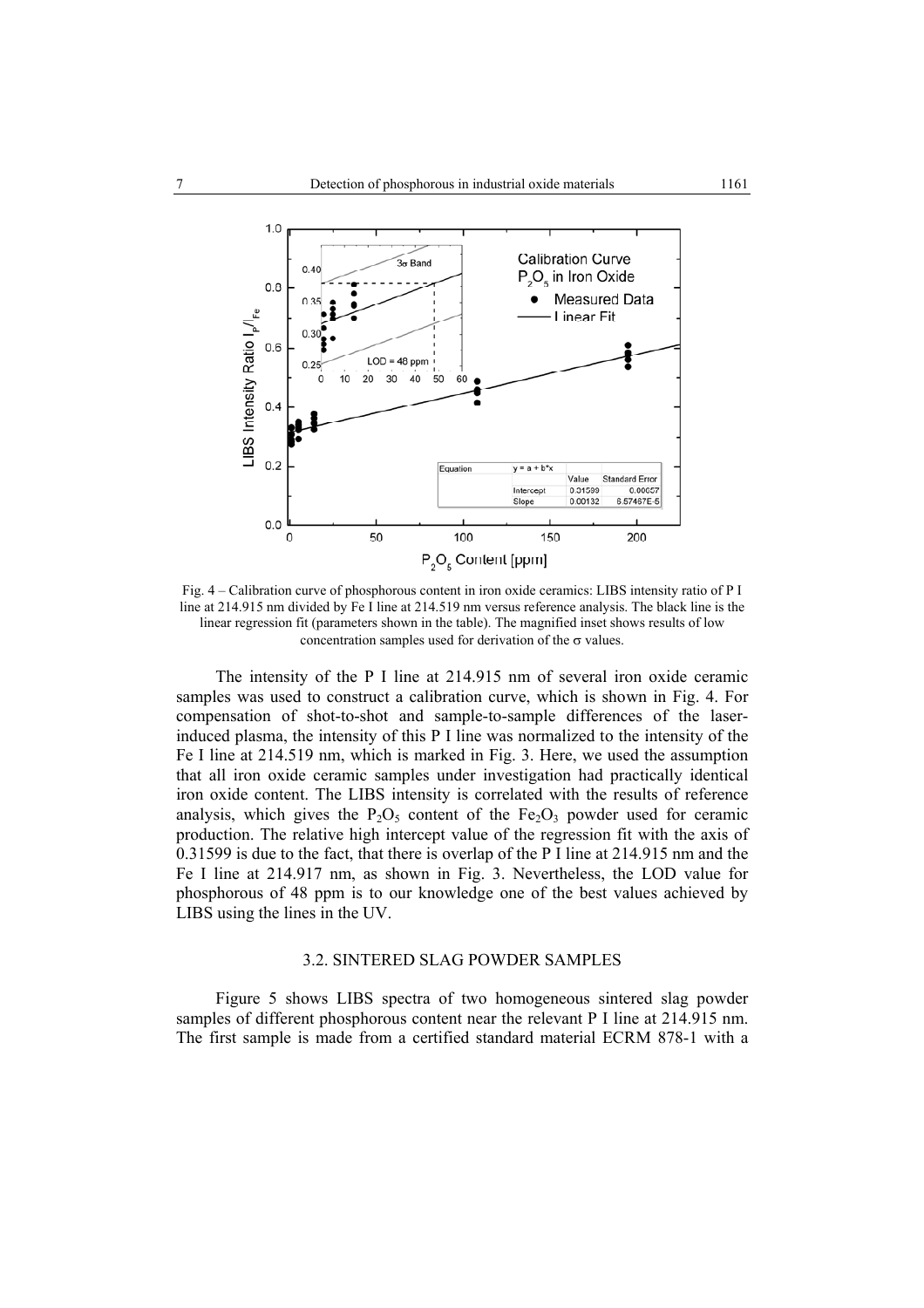certified weight fraction of  $P_2O_5$  of 290 ppm. This standard material was purchased from BAM in Berlin, Germany. The second sample is a product sample from the steel work of voestalpine Stahl GmbH (charge number 854011). The phosphorous content obtained by reference analysis of voestalpine Stahl GmbH is  $P_2O_5 = 70$ ppm. The standard material shows a clear P I line at 214.915 nm. This line can be distinguished from the background also for the second sample. Many slag samples have considerable iron oxide contents due to the contact to the liquid steel bath. However, an overlap with an underlying Fe I line at 214.917 nm can be excluded for the spectra in Fig. 5, because otherwise the second Fe I at 214.840 nm should also be visible similar as in the inset of Fig. 3. From this, we estimate that the LOD for  $P_2O_3$  in homogenized slag is around 70 ppm.



Fig. 5 – LIBS signals in the UV range from sintered slag powder samples: Comparison for two different samples with phosphorous content of 290 ppm  $P_2O_5$  (grey, squares) and 70 ppm  $P_2O_5$  (black, circles). The arrow indicates the P I line at 214.915 nm.

#### 3.3. SLAG FROM STEEL PRODUCTION

Figure 6 shows the calibration curve for phosphorous in slag pieces, which were taken from the steel ladle by an automated sampling system directly from the steel making process. The LIBS data are based on LIBS intensities  $I_P$  of the PI line at 214.915 nm and were correlated to reference analysis, which was in this case XRF. For compensation of shot-to-shot and sample-to-sample differences of the laser-induced plasma, the intensity  $I_P$  of this  $\overline{P}$  I line was normalized to the intensity  $I_{\rm Si}$  of the Si I line at 212.412 nm, which is marked in Fig. 2. The slag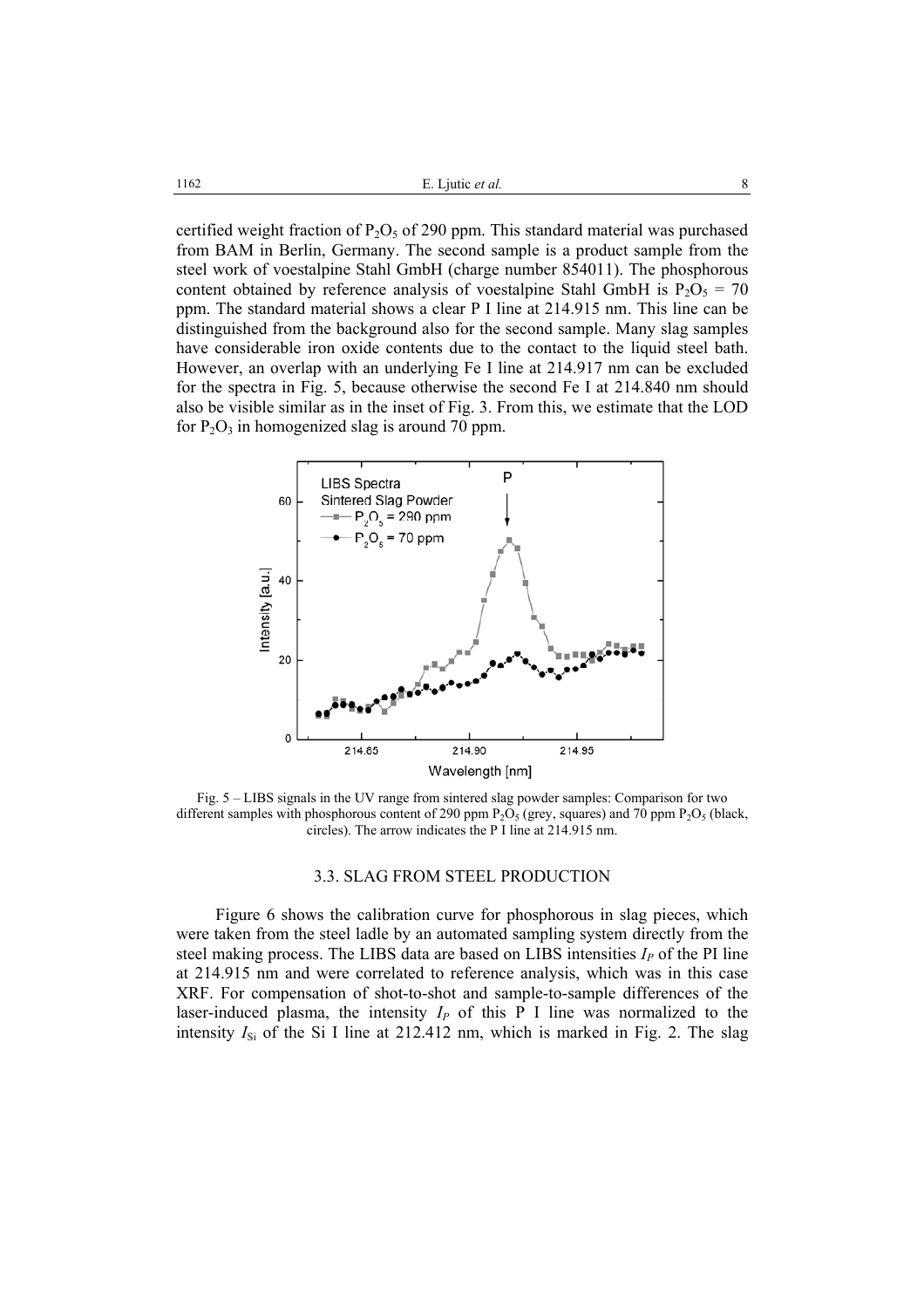samples under investigation here had different contents of the major constituents, including considerable variations of the silicon content. This is taken into account by calculating the LIBS signal for P by  $c_p = I_P/(I_{\rm Si}/c_{\rm Si})$ , where  $c_{\rm Si}$  is the concentration of Si (in wt%). Because  $I_P = \text{const.} \times c_P$  and  $I_{\text{Si}} = \text{const.} \times c_{\text{Si}}$ , also  $c_P = I_P/(I_{\rm Si}/c_{\rm Si})$  has the unit wt%. The LOD value of P<sub>2</sub>O<sub>5</sub> in slag pieces from steel production obtained by the  $3\sigma/b$  method was 0.17 wt%. Without this procedure, the LOD value is higher due to strong scattering of the  $I_p$  data points. The calculation of the LIBS signal of P needs the knowledge of the Si content in the samples, which seems not to be possible in on-site analysis. However, we have demonstrated recently that it is possible to obtain the concentrations of the major constituents of slag including Si directly from the LIBS spectra by a calibration-free approach without using calibration curves and reference samples [4].



Fig. 6 – Calibration curve of phosphorous content in slag from steel production: LIBS signal for P (*i.e.*,  $c_P = I_P/(I_{\rm Si}/c_{\rm Si})$ ) with P I line at 214.915 nm and Si I line at 212.412 nm *versus* reference analysis. The black line is the linear regression fit (parameters shown in the table). The magnified inset shows results of low concentration samples used for derivation of the  $\sigma$  values.

The obtained LOD value of Fig. 6 is worse than the values estimated in paragraph 3.2 for homogenized sintered slag samples. We have made LIBS analysis also from drawn slag pieces with lower phosphorous concentrations than in Fig. 6, but did not obtain peaks, which were clearly distinguishable from the background noise. We attribute this result to the fact, that the surface of the drawn sample was less well defined and flat than that of the pressed and sintered samples. Also, the phosphorous may not be distributed homogeneously in the slag and their